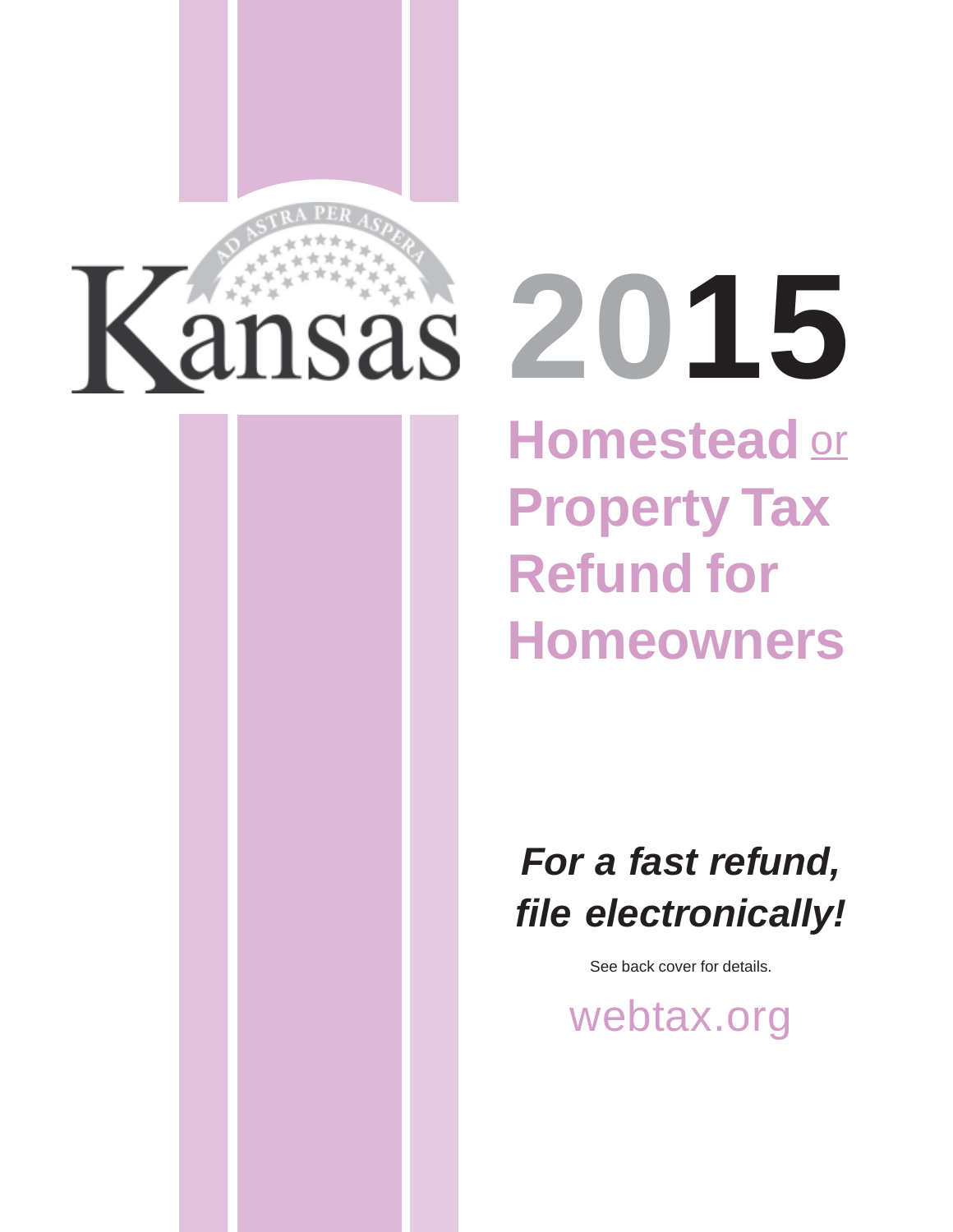# **GENERAL INFORMATION**

| <b>Filing a Claim</b>                                                                                | The Homestead claim (K-40H) allows a rebate of a portion of the property taxes paid on a Kansas resident's<br>homestead. A homestead is the house, mobile or manufactured home, or other dwelling subject to property tax that<br>you own and occupy as a residence. Your refund percentage is based on your total household income and the                                                                                                                                                                                                                                                                                                                                |
|------------------------------------------------------------------------------------------------------|----------------------------------------------------------------------------------------------------------------------------------------------------------------------------------------------------------------------------------------------------------------------------------------------------------------------------------------------------------------------------------------------------------------------------------------------------------------------------------------------------------------------------------------------------------------------------------------------------------------------------------------------------------------------------|
| Homestead refunds<br>are not available to<br>renters. You must own<br>your home to qualify.          | refund is a percentage of your general property tax. The maximum refund is \$700.<br>The Property Tax Relief claim (K-40PT) allows a refund of property tax for low income senior citizens that own<br>their home. The refund is 75% of the property taxes actually and timely paid on real or personal property used as<br>their principal residence. Claimants that receive this refund cannot claim a Homestead refund.<br>The large purple boxes on Form K-40H and K-40PT allow us to process your refund claim faster and with fewer<br>errors. Please follow these important instructions when completing your form:                                                 |
|                                                                                                      | • Use only black or dark blue ink.<br>• Do not use dollar signs, lines, dashes, or other symbols. If a line does not apply to you, leave it blank.<br>• All entries must be rounded. If less than \$.50 cents, round down. Round \$.50 to \$.99 to next higher dollar.<br>Send the original claim form. Do not send a photocopy.<br>• If you are using an approved computer software program to prepare your claim, send the original form printed from your<br>printer. Do not send a photocopy.                                                                                                                                                                          |
| <b>Qualifications</b><br>A person owning a                                                           | A homestead claim (K-40H) is for homeowners who own and occupy their homestead and were residents of<br>Kansas all of 2015. This refund program is not available to renters. As an owner your name is on the deed for the<br>homestead. As a resident the entire year and a homeowner, you are eligible if your total household income is \$34,000<br>or less and you: 1) were born before January 1, 1960, or 2) were blind or totally and permanently disabled all of 2015,<br>or 3) have a dependent child who lived with you the entire year who was born before January 1, 2015, and was under<br>the age of 18 all of 2015.                                          |
| homestead with an<br>appraised valuation for                                                         | The property tax relief claim (K-40PT) is for homeowners that were 65 years of age or older, with a household                                                                                                                                                                                                                                                                                                                                                                                                                                                                                                                                                              |
| property tax purposes<br>that exceeds \$350,000<br>does NOT qualify for a<br>homestead refund.       | income of \$19,100 or less, and a resident of Kansas all of 2015.<br>Only one refund claim (K-40H or K-40PT) may be filed for each household. A husband and wife OR two or more<br>individuals who together occupy the same household may only file one claim. A husband and wife who own and occupy<br>separate households may file separate claims and include only their individual income.                                                                                                                                                                                                                                                                             |
|                                                                                                      | If you owe any delinquent property taxes on your home your homestead refund will be used to pay those delinquent<br>taxes. The Kansas Department of Revenue will send your entire refund to the County Treasurer.<br>If you moved during 2015, you may claim the general property tax paid for the period of time you lived in each<br>residence. Homeowners who rent out part of their homestead or use a portion of it for business may claim only the<br>general property tax paid for the part in which they live.                                                                                                                                                     |
| Definition of a<br>Household<br>and Household                                                        | A household is you, or you and your spouse who occupy a homestead, or you and one or more individuals not<br>related as husband and wife who together occupy a homestead. Household income is generally all taxable and<br>nontaxable income received by all household members during 2015. If a household member lived with you only part of<br>the year, you must include the income they received during the months they lived with you.                                                                                                                                                                                                                                |
| <b>Income</b>                                                                                        | Household income includes, but is not limited to:                                                                                                                                                                                                                                                                                                                                                                                                                                                                                                                                                                                                                          |
|                                                                                                      | Taxable and nontaxable wages, salaries, and self-employment income.<br>• Federal earned income tax credit (EITC).                                                                                                                                                                                                                                                                                                                                                                                                                                                                                                                                                          |
|                                                                                                      | Taxable and nontaxable interest and dividends.<br>. Social Security and SSI benefits. The amount included depends on which refund claim you file:<br>K-40H - 50 percent of Social Security and SSI benefits (except disability payments - see Excluded Income).<br>K-40PT - 100 percent of Social Security and SSI benefits (except disability payments - see Excluded Income).<br>• Railroad Retirement benefits (except disability payments).<br>• Veterans' benefits and all other pensions and annuities (except disability payments).<br>• Welfare and Temporary Assistance to Family (TAF) payments.<br>• Unemployment, worker's compensation and disability income. |
|                                                                                                      | • Alimony received.<br>• Business and farm income.<br>· Gain from business or investment property sales and any long-term capital gains included in federal adjusted gross income.<br>• Net rents and partnerships (cannot be a negative figure).                                                                                                                                                                                                                                                                                                                                                                                                                          |
| <b>Net operating losses</b><br>and net capital losses<br>cannot be used to<br>reduce total household | • Foster home care payments, senior companion stipends, and foster grandparent payments.<br>School grants and scholarships (unless paid directly to the school).<br>• Gambling winnings, jury duty payments, and other miscellaneous income.<br>• Business income as determined by the federal IRC and reported on federal Schedules C, E, or F and on lines 12, 17, or 18<br>of federal Form 1040. This income is reported as a subtraction modification on Kansas Schedule S.<br>• ALL OTHER INCOME received in 2015 not specifically excluded (as follows).                                                                                                             |
| income. DO NOT<br>subtract these losses                                                              | Excluded Income - DO NOT include these items as household income:<br>• 50 percent of Social Security and SSI payments. This exclusion applies only to the Form K-40H, Homestead Claim. K-40PT                                                                                                                                                                                                                                                                                                                                                                                                                                                                              |
| from the income<br>amounts.                                                                          | filers will report 100 percent of Social Security and SSI payments.<br>• Social Security disability payments.<br>• Social Security and SSI payments that were Social Security "disability or SSI disability" payments prior to a recipient<br>reaching the age of 65. These Social Security payments, that were once Social Security disability (or SSI disability) payments,<br>are NOT included in household income.                                                                                                                                                                                                                                                     |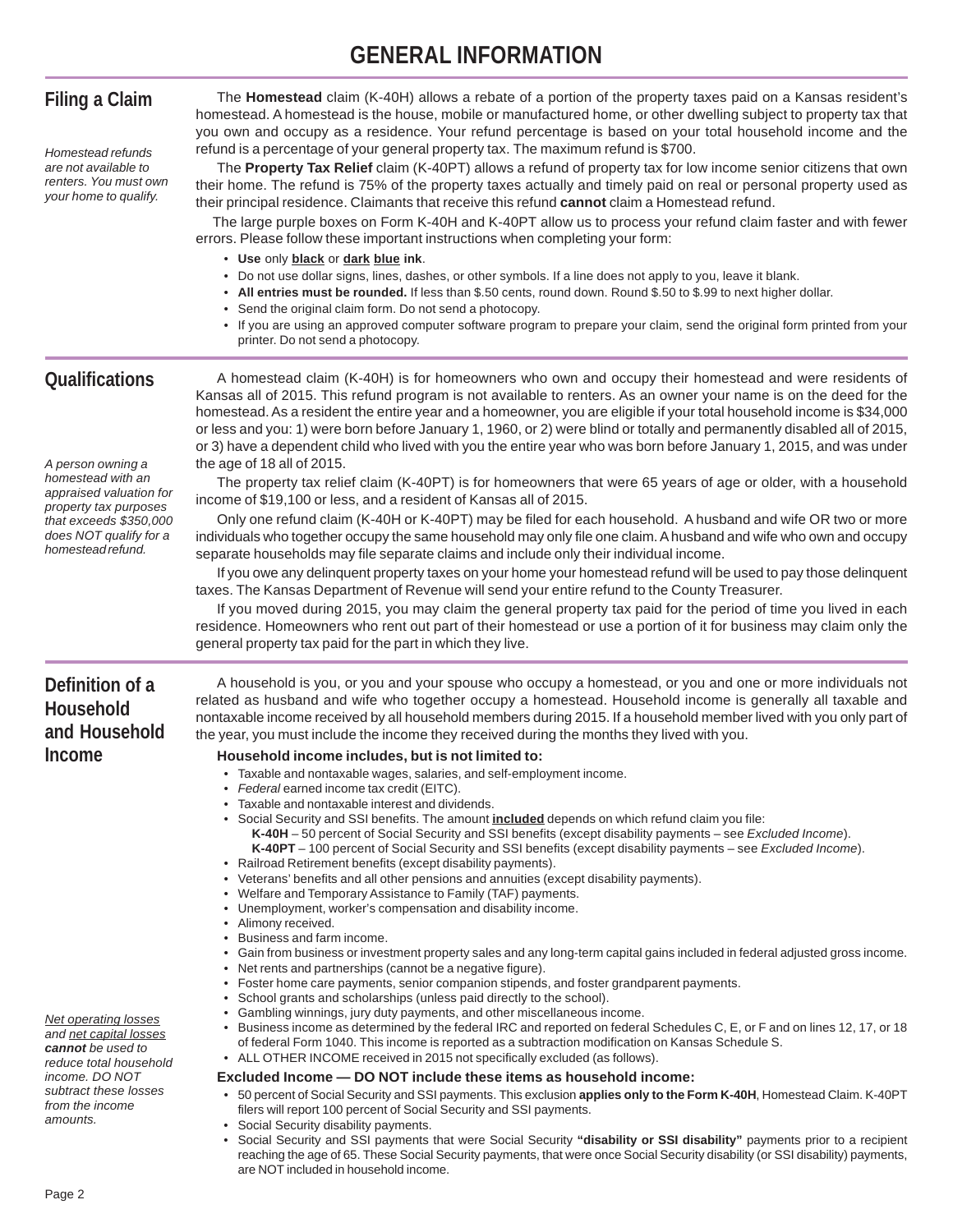| When and<br><b>Where to File</b>                                                               | File your claim after December 31, 2015, but no later than April 15, 2016. Mail your claim to the address shown<br>on the back of your K-40H or K-40PT.<br>Late Claims - Claims filed after the due date may be accepted whenever good cause exists, provided the claim<br>is filed within four years of the original due date. Examples of good cause include, but are not limited to, absence of<br>the claimant from the state or country or temporary illness of the claimant at the time the claim was due. When filing<br>a late claim, enclose an explanation with documentation as to why it is late. If your claim will be late because you<br>have an extension of time to file your income tax return, enclose a copy of that federal extension with your claim.<br>Note: Kansas does not have a separate extension of time form. |
|------------------------------------------------------------------------------------------------|----------------------------------------------------------------------------------------------------------------------------------------------------------------------------------------------------------------------------------------------------------------------------------------------------------------------------------------------------------------------------------------------------------------------------------------------------------------------------------------------------------------------------------------------------------------------------------------------------------------------------------------------------------------------------------------------------------------------------------------------------------------------------------------------------------------------------------------------|
| <b>Refund</b><br>Advancement<br>Program                                                        | This optional program provides eligible homeowners an opportunity to apply a portion of their anticipated 2015<br>Homestead or Property Tax Relief refund to help pay the first half of their 2015 property taxes. The amount of the<br>advancement is based on the 2014 refund amount.<br>You may participate in this program by marking the Refund Advancement Program check box on your 2015<br>Form K-40H (or Form K-40PT). See instructions on page 6 for additional information.                                                                                                                                                                                                                                                                                                                                                       |
| <b>Signature and</b><br><b>Fraudulent</b><br><b>Claims</b>                                     | If a claimant is incapable of signing the claim, the claimant's legal guardian, conservator, or attorney-in-fact may<br>file the claim. When filing on behalf of an eligible claimant, a copy of your legal authority is required.<br>These refund programs are designed to provide tax relief only to those that qualify. Fraudulent claims filed will be<br>denied and may result in criminal prosecution.                                                                                                                                                                                                                                                                                                                                                                                                                                 |
| <b>Deceased</b><br><b>Claimant</b>                                                             | When the person who has been the claimant for a household dies, another member of the household who<br>qualifies as a claimant should file Form K-40H or K-40PT for the household. A separate claim on behalf of the<br>decedent is not necessary.                                                                                                                                                                                                                                                                                                                                                                                                                                                                                                                                                                                           |
| Use the steps in the<br>worksheet on page 6<br>to compute a refund for<br>a deceased claimant. | If a member of the decedent's household (such as a surviving spouse) does NOT qualify to be the claimant, or<br>when there are no other members of a decedent's household, a claim may be filed for a deceased claimant if the<br>decedent was a resident of Kansas all of 2015 but died before filing a claim (after December 31, 2015) or died during<br>2015 and was a Kansas resident the entire portion of the year he or she was alive.                                                                                                                                                                                                                                                                                                                                                                                                |
|                                                                                                | Required Enclosures for Decedent Claims. You must enclose a copy of the death certificate, funeral home<br>notice, or obituary statement with a decedent's claim, AND one of the following:                                                                                                                                                                                                                                                                                                                                                                                                                                                                                                                                                                                                                                                  |
|                                                                                                | 1) If the estate is being probated, a copy of the Letters of Testamentary or letters of administration.<br>2) If the estate is not being probated, a completed Form RF-9, Decedent Refund Claim.                                                                                                                                                                                                                                                                                                                                                                                                                                                                                                                                                                                                                                             |
|                                                                                                | Signature on a Decedent's Claim. A decedent's claim should be signed by the surviving spouse; executor or<br>executrix; administrator; or other authorized person.                                                                                                                                                                                                                                                                                                                                                                                                                                                                                                                                                                                                                                                                           |
| Amending                                                                                       | If, after mailing your claim, you find there is an error that will affect your refund amount, file an amended claim                                                                                                                                                                                                                                                                                                                                                                                                                                                                                                                                                                                                                                                                                                                          |
| a Claim                                                                                        | after you receive your refund from the original filing. To file an amended claim, obtain another copy of Form<br>K-40H or Form K-40PT, and mark the "amended" box located to the right of the county abbreviation. Enter the<br>information on the claim as it should have been, and enclose an explanation of the changes. If an additional refund is<br>due you will receive it in 10 to 12 weeks.                                                                                                                                                                                                                                                                                                                                                                                                                                         |
|                                                                                                | If the refund on the amended claim is LESS than the refund you received from the original claim, enclose a check<br>or money order for the difference, made payable to Kansas Department of Revenue. Write Homestead Repayment<br>- Amended Claim and include the last 4 digits of your Social Security number (example: XXX-XX-1234).                                                                                                                                                                                                                                                                                                                                                                                                                                                                                                       |

## **REFUND PERCENTAGE TABLE**

(for use in computing your refund on line 14 of Form K-40H)

| If amount on line 10.<br>Form $K-40H$ is: | Enter on<br>line 14: | If amount on line 10.<br>Form $K-40H$ is: | Enter on<br>line $14$ : | If amount on line 10.<br>Form $K-40H$ is: | Enter on<br>line $14$ : |
|-------------------------------------------|----------------------|-------------------------------------------|-------------------------|-------------------------------------------|-------------------------|
|                                           |                      |                                           |                         |                                           |                         |
|                                           |                      |                                           |                         |                                           |                         |
|                                           |                      |                                           |                         |                                           |                         |
|                                           |                      |                                           |                         |                                           |                         |
| $$9,001$ to $$10,000$ 84%                 |                      |                                           |                         |                                           |                         |
|                                           |                      |                                           |                         |                                           |                         |
|                                           |                      |                                           |                         |                                           |                         |
|                                           |                      |                                           |                         |                                           |                         |
|                                           |                      |                                           |                         |                                           |                         |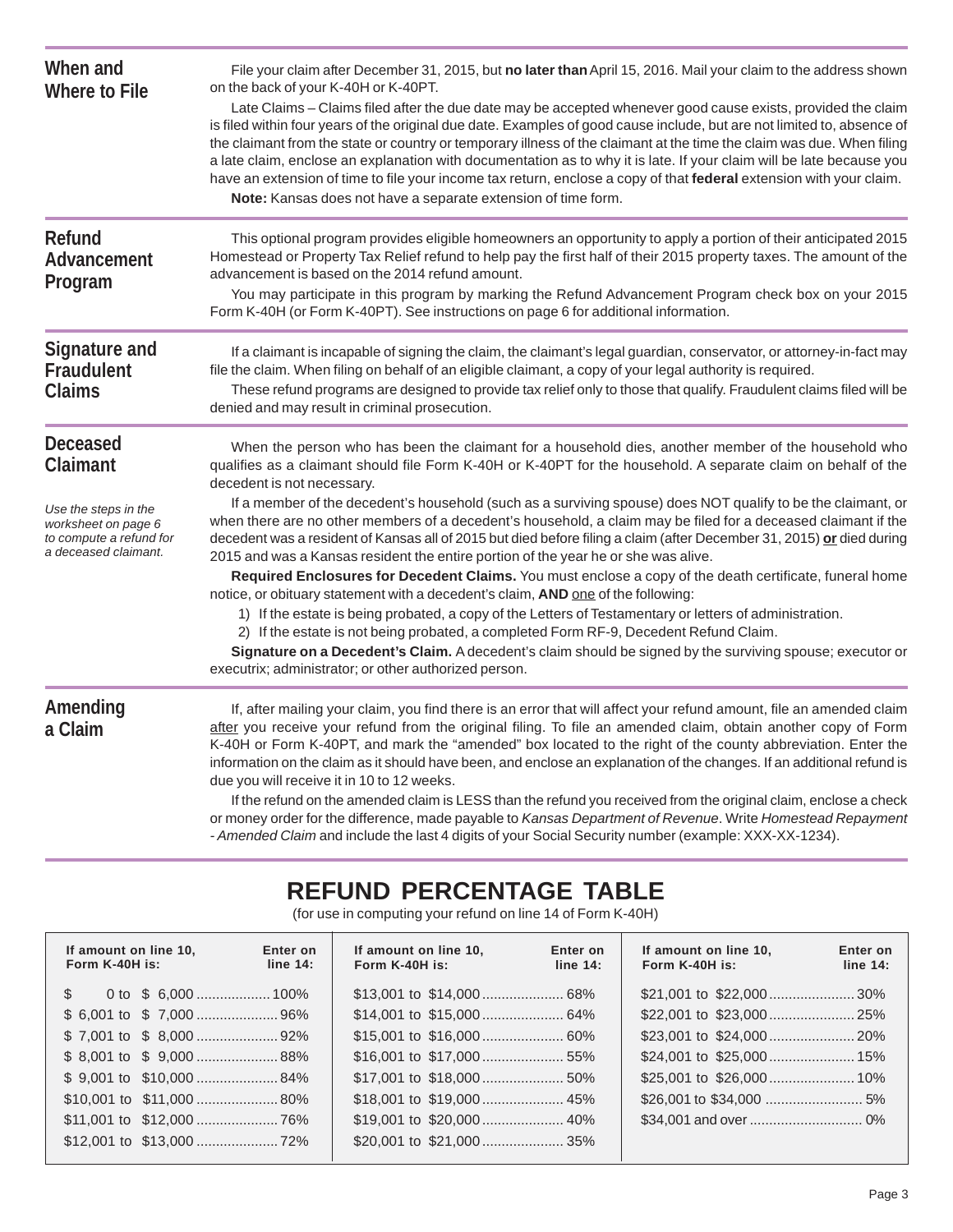**Social security number, name validation, and telephone number.** Enter **your** Social Security number in the boxes above the name and address. (**Do not** enter the Social Security number under which you are receiving benefits if not your own.)

Using CAPITAL letters, enter the first four letters of your last name in the boxes provided. If your last name has less than four letters, leave the remaining boxes empty.

Enter the telephone number where you can be reached during our office hours so that we may contact you if a problem arises while processing your claim. The number will be kept confidential.

**Name and address.** PRINT or TYPE your name and complete address – the physical location of your residence (not a P.O. Box), including apartment number or lot number.

**Deceased claimant.** If you are filing on behalf of a claimant who is deceased, mark an "X" in the box, and enter the date of the claimant's death. Use the worksheet for *Deceased Claimants* on page 6 to figure the decedent's refund. Be sure to enclose the additional documents required (see page 3).

**Name or address change.** If you filed a refund claim last year and your name or address has changed, place an "X" in the box to the right of the address so we may update our records.

**Amended claim.** If you are filing an amended (corrected) claim, mark an "X" in the box. See further instructions on page 3.

## **QUALIFICATIONS — Lines 1 through 3**

To qualify, you must first have been a resident of Kansas all of 2015. Next you must own and occupy your home – meaning that your name must be on the deed to the home. Contract for deed **does qualify** as ownership; however, a "rent to own" contract **does not**. If you were a Kansas resident all year and owned and occupied your home, complete ONLY the qualification line that applies to your situation (i.e., if you are age 60 and also blind, enter your birthdate in the boxes on line 1 and skip lines 2 and 3).

**Line 1** — **Age qualification.** If you were born before January 1, 1960, enter the month, day, and year of your birth. Add a preceding "0" for months and days with only one digit.

**Line 2** — **Disabled or blind qualification.** If you are blind or totally and permanently disabled, enter the month, day, and year you became blind or disabled. **(Veterans disability includes veterans 50 percent or more permanently disabled.)** The Kansas Department or Revenue must have on file documentation of permanent disability or blindness for your homestead claim. If you do not have documentation you must enclose with Form K-40H either **1)** a copy of your Social Security statement showing that your disability began prior to 2015, or **2)** Schedule DIS (from page 11) completed by your doctor.

**Line 3** — **Dependent child qualification.** If you have at least one dependent child, enter their name and date of birth (must be prior to January 1, 2015) in the spaces provided. **Note:** The child must have resided solely with the claimant the entire calendar year, be under age 18 all of 2015, AND is or may be claimed as a dependent by the claimant for income tax purposes.

Surviving spouse: Mark this box if filing as surviving spouse (and not remarried) of a disabled veteran or an active duty service member who died in the line of duty. The disabled veteran must meet the qualifications in line 2. Enclose with your K-40H a copy of the original Veterans Disability Determination Letter or letter from your regional Veterans Administration that includes the disability date prior to 2015 and the percentage of permanent disability being 50 percent or greater.



If you are not a Kansas resident and homeowner and do not meet one of the other three qualifications, you do not qualify for this refund.

## **CLAIMANT INFORMATION HOUSEHOLD INCOME — Lines 4 through 10**

Lines 4 through 8 will contain the total annual income amounts received by you and your spouse during 2015. The income of ALL other persons who lived with you at any time during 2015 will be entered on line 9, All Other Income. If a minor child or incapacitated person holds legal title to the property, the income (wages, child support, etc.) will also be entered on line 9.

If the income amounts requested on lines 5 through 8 were included on line 4, **do not include** them again on lines 5 through 8.

## **Line 4** — **2015 Wages OR Kansas Adjusted Gross Income AND Federal Earned Income Tax Credit.**

If you are not required to file an income tax return, enter in the first space the total of all wages, salaries, commissions, fees, bonuses, and tips received by you and your spouse during 2015. Enter this same amount in the purple boxes.

If you file a Kansas income tax return, enter in the first space your Kansas Adjusted Gross Income (KAGI) from line 3 of your Form K-40, adding back net operating losses or net capital losses. Enter in the second space, any federal Earned Income Tax Credit (EITC) received during 2015. This is generally the amount shown on your 2014 federal tax return, but could also include an EITC for a prior year that was received in 2015. Add your KAGI and EITC together and enter the total in the purple boxes. **Important**—If line 4 is your KAGI plus EITC, enter on lines 5 through 8 **only** the income amounts that are **not already included** in your KAGI on line 4.

**Line 5** — **All taxable income other than wages and pensions not included in Line 4.** Enter all taxable interest and dividend income, unemployment, self-employment income, business\* or farm income, alimony received, rental or partnership income, the gain from business or investment property sales, and any long term capital gains that were included in federal adjusted gross income. A net operating loss or net capital loss may not be used to reduce household income. If you have nontaxable interest or dividends, enter them on line 9, *All Other Income*.

If you used a portion of your homestead for rental or business income, enter the net rental or business income on line 5. **Note:**  Also complete the worksheet on page 5 to determine the property tax amount to enter on line 12.

\* Include all business income as determined by the federal IRC and reported on federal Schedules C, E, or F and on lines 12, 17, or 18 of federal Form 1040; and claimed as a subtraction modification on Kansas Schedule S.

**Line 6** — **Total Social Security and SSI benefits, including Medicare deductions.** Enter in the *first space* of line 6 the total Social Security and Supplemental Security Income (SSI) benefits received by you and your spouse. Include amounts deducted for Medicare, any Social Security death benefits, and any SSI payments not shown on the annual Social Security benefit statement. **Do not include**  Social Security or SSI "disability" payments.

Enter the annual amount of any Social Security or SSI disability benefits in the *Excluded Income* section on the back of Form K-40H. First time filers must enclose a copy of their benefit statement or award letter with their claim to verify that the Social Security income is excludable. If you are not required to enclose a copy, be sure to keep one for your records as KDOR reserves the right to request it at a later date.

If you do not have your annual Social Security benefits statement, use the following method to compute the total received for 2015. Add the amount of your December 2015 check, plus the 2015 Medicare deduction of \$110.50 (if applicable), and multiply by 12.

*EXAMPLE: Your December, 2015 social security check is \$795.20. You are covered by Medicare. Compute your benefits as follows: \$795.20 + \$110.50 = \$905.70. \$905.70 X 12 months = \$10,868.40 (Round result to \$10,868.00 and enter in the first space on line 6.)*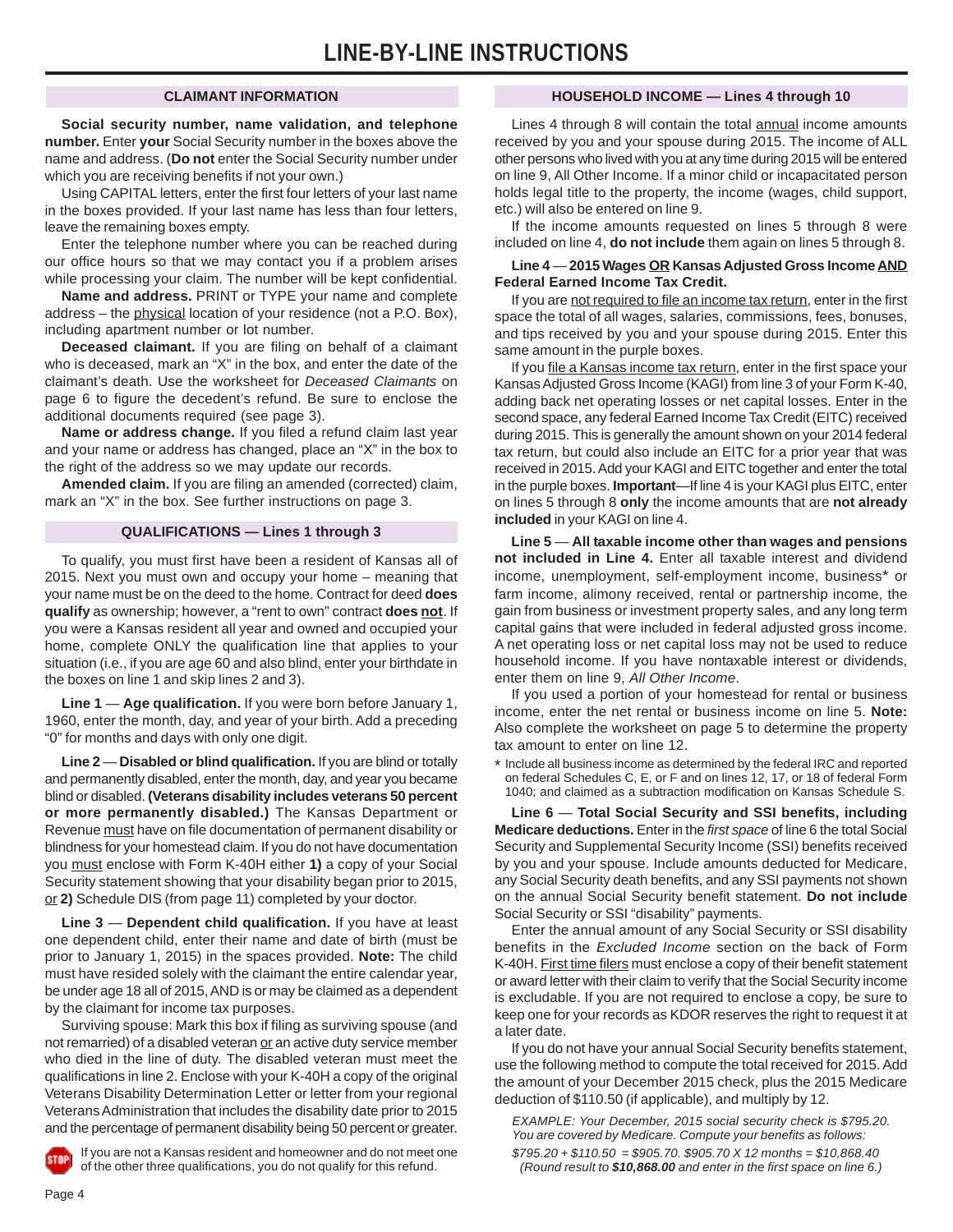Multiply the total Social Security and SSI benefits received in 2015 by 50 percent (.50) and enter result in the purple boxes on line 6.

**Line 7**— **Railroad Retirement benefits and all other pensions, annuities, and veterans benefits.** Enter the amounts received during 2015 from railroad retirement benefits (including Tier I— Social Security equivalent benefits) and veterans' pensions and benefits. DO NOT include veteran or railroad retirement "disability" payments. **Note:** Veterans disability includes veterans 50 percent or more permanently disabled and surviving spouses of deceased disabled veterans. Also include on line 7 the total of all other taxable and nontaxable pensions and annuities received by you or your spouse that is not already entered on line 4 or line 6, except Veterans' and Railroad Retirement "disability" payments.

**Line 8** — **TAF payments, general assistance, worker's compensation and grants and scholarships.** Enter the amounts received during 2015 in the form of: TAF (Temporary Assistance to Families); welfare or general assistance payments; worker's compensation; disability payments (**excluding** disability payments received from Social Security, SSI, Veterans and Railroad Retirement, or pensions that you entered on line 4 or line 7); and grants, scholarships, and foster grandparent payments.

**Line 9** — **All other income.** Enter the total amounts from the following list. Enclose with your claim a list showing the recipient(s), source(s), and amount(s) for the income entered on line 9.

- All income (regardless of source) received by adult individuals other than you and your spouse who lived in the homestead at any time during 2015. For those who lived with you less than 12 months, include only the income they received during the months they lived with you. Also list these individuals in the *Members of Household* section on the back of the claim.
- The income (child support, SSI, wages, etc.) of a minor child or incapacitated person, when that person is an owner of the homestead or is on the rental agreement.
- Any other income outlined as "household income" on page 2 that is not already entered on lines 4 through 8.

**Line 10** — **Total Household Income.** Add lines 4 through 9 and enter total. If more than \$34,000 you do not qualify for a homestead refund. **Important**––To expedite your refund, enclose a copy of pages 1 and 2 of your federal Form 1040, 1040A or 1040EZ; statements from DCF (formerly SRS) and Social Security; and other documentation for income amounts shown on lines 4 through 9.

## **REFUND — Lines 11 through 15**

**Line 11** — **Percent of property for rental or business use.** If part of your homestead was rented to others or used for business purposes during 2015, you may claim only the property taxes paid on the portion that was used for personal purposes. Complete the following worksheet to determine the percent of rental or business use to enter on line 11 and property tax amount to enter on line 12, Form K-40H. **Note:** Include the income received from the rental or business use of your homestead on lines 4 or 5 of Form K-40H.

| <b>WORKSHEET for RENTAL or BUSINESS USE of HOME</b><br>If you filed Schedule C or C-EZ, Form 1040, complete only lines 4, 5 and 6.                                            |      |
|-------------------------------------------------------------------------------------------------------------------------------------------------------------------------------|------|
| 1. Total number of rooms in your homestead                                                                                                                                    |      |
| 2. Number of rooms rented or used for business                                                                                                                                |      |
| 3. Rental/business use percentage. Divide line 2 by<br>line 1. Enter result here and line 11 of Form K-40H                                                                    | $\%$ |
|                                                                                                                                                                               |      |
| 5. Multiply line 4 by line 3 (also include any property tax<br>deduction claimed on federal Schedule C or C-EZ).<br>This is the rental/business portion of the property taxes |      |
| 6. Subtract line 5 from line 4. This is the general<br>property tax on the nonbusiness portion of your<br>homestead. Enter result on line 12, Form K-40H                      |      |

**Line 12** — **2015 general property taxes.** Enter the total 2015 general property tax you have paid or will pay, as shown on your real estate tax statement (taxes on property valued at \$350,000 or more does not qualify). **Do not include** special assessment taxes, such as those levied for streets, sewers, or utilities; charges for services, such as sewer services; interest or late charges; or taxes on agricultural or commercial land. **Note:** The 2015 property tax is payable in two installments – the first is due December 20, 2015 and the second is due May 10, 2016. It is the total of both installments (whether paid or not) that is entered on line 12.

If you are filing on behalf of a claimant who died during 2015, the property tax must be prorated based on the date of death. To determine the property tax amount to enter here, use the steps for computing a decedent's refund on the next page.

**If you have delinquent property tax**, mark the box on line 12. Your homestead refund will be used to pay the delinquent tax. Note: The entire refund will be sent to your county treasurer.

## **2015 PROPERTY TAX STATEMENT**

You are not required to send a copy of your 2015 property tax statement with your completed K-40H; however, you may be asked to provide it at a later date. **If requested, submit a copy of your 2015 statement** – **NOT a basic receipt** – to verify the property tax entered on line 12. The copy will not be returned. A property tax receipt that contains a *breakdown* of property tax among the general tax, special tax, fees, etc. (such as a receipt that is an exact copy of the statement) is acceptable. **Note:** The annual statement from your mortgage company and property tax *receipts* are NOT acceptable. If you need a copy of your property tax statement, you may request one through the office of your county clerk.

## **MOBILE AND MANUFACTURED HOMEOWNERS**

If you own your mobile home/manufactured home, enter on line 12 the personal property taxes you paid on your home, and the general property tax paid on the land. If you own your mobile home, but rent the land or lot on which it sits, enter on line 12 the personal property tax you paid on the mobile home. You may not claim the general property tax paid on the rented property.

## **FARM OWNERS**

If your homestead is part of a farm covered by a single property tax statement, you may use only the general property tax paid on the HOMESITE.

**Line 13** — **Amount of property tax allowed (cannot exceed**  \$700). Enter amount reported on line 12 or \$700, whichever is less.

**Line 14**— **Homestead refund percentage.** Your refund percentage is based on your total household income on line 10. Using the table at the bottom of page 3, find your income and enter the corresponding percentage on line 14. If the percentage is less than 100 percent, leave the first box blank.

**Line 15 — Homestead Refund.** Multiply line 13 by the percentage on line 14 and enter the result. If the amount is less than \$5, it will not be refunded. You will receive a refund in the amount shown on line 15 if there are no corrections made to your claim; you did not participate in the optional refund advancement program (see page 3); you have no delinquent property taxes due to your County Treasurer; and you owe no other debt to the State of Kansas (see *Debtor Set-Off* that follows).



Instructions for the back of your claim are on page 6. Before mailing it be sure to complete all sections, sign the claim, and enclose all required documentation.

## **DEBTOR SET-OFF**

If you owe a delinquent debt to the State of Kansas (such as child support, student loan, medical bills, or income tax), your refund will be applied to that debt first and any remaining refund will be sent to you. Be advised that the set-off process will cause a delay of up to 12 weeks for any remaining refund.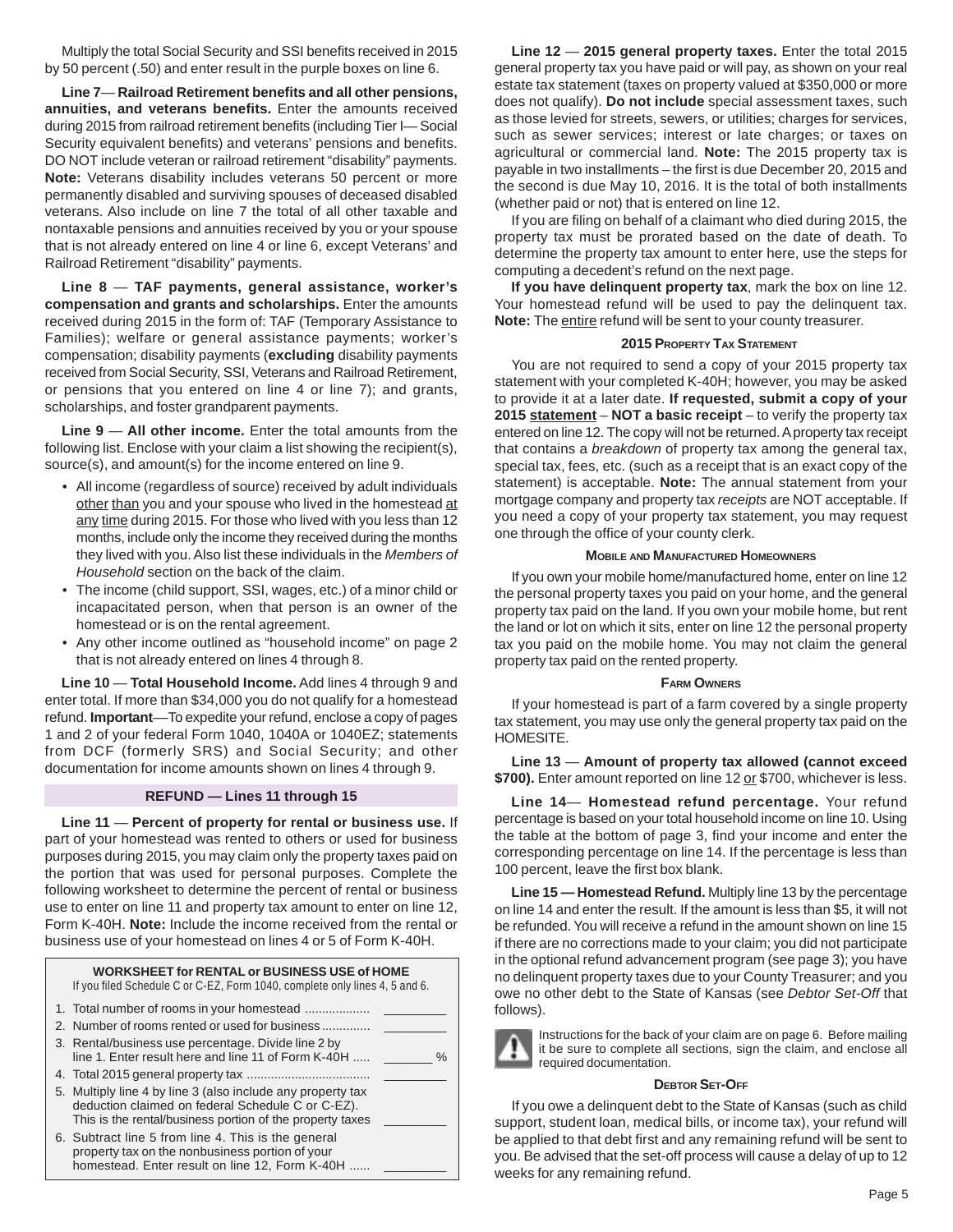## **DECEASED CLAIMANTS**

If filing on behalf of a claimant who died during 2015, the refund amount is prorated based on the decedent's date of death. The taxes (line 12) are also prorated based on the decedent's date of death. Use the following steps to compute a refund on behalf of a decedent. See page 3 for required enclosures.

## **REFUND COMPUTATION FOR DECEASED CLAIMANT**

- 1. Complete lines 1 through 11 of K-40H or 1 through 10 of K-40PT.
- 2. Compute allowable property tax paid by decedent to date of death. Using the table below, multiply the total 2015 property taxes by the applicable percentage for the month of the decedent's death. Enter result on line 12 of K-40H or line 11 of K-40PT.

EXAMPLE: If claimant died in August 2015 and the 2015 taxes were \$645, the property tax paid to date of death is 8/12ths (.667) of \$645 for a result of  $$430$  (\$645 X .667 = \$430).

- 3. Complete lines 13 and 14 of the K-40H; then continue by completing lines 4 through 6 of this worksheet. If filing a K-40PT, skip lines 4 though 6 and follow the instructions for K-40PT below.
- 4. Multiply line 13 of K-40H by line 14 of K-40H. Enter result
- 5. Enter percent from table below for month of decedent's death
- 6. Multiply the result from line 4 by the percent in line 5. Enter the result here \_\_\_\_\_\_\_\_\_\_ and on line 15 of K-40H.

**K-40PT:** Multiply amount on line 11 of K-40PT by 75 percent (.75). Multiply the result by the percentage from the following table for the month of the decedent's death. Enter this amount on line 12 of K-40PT.

| <b>MONTH</b> | PERCENT | <b>MONTH</b> | PERCENT | <b>MONTH</b> | PERCENT |
|--------------|---------|--------------|---------|--------------|---------|
| January      | .083    | May          | .417    | September    | .750    |
| February     | .167    | June         | .500    | October      | .833    |
| March        | .250    | July         | .583    | November     | .917    |
| April        | .333    | August       | .667    | December     | 1.000   |

### **2016 REFUND ADVANCEMENT PROGRAM BOX**

*(See additional information about this program on page 3)* 

By checking this box, you are requesting that the Kansas Department of Revenue electronically transfer your 2016 advancement information directly to the County Treasurer to help pay the first half of your property taxes. **If you do not check this box, you cannot participate in the 2016 advancement program**, in which case none of your 2016 refund will be used to pay your 2016 property taxes.

As a participant in this program, your 2015 refund will be used to pay back the amount the Kansas Department of Revenue advanced the county for your property taxes in December 2015. If there is a refund amount left over, it will be sent to you in a check. To determine the amount of your refund check, complete the following worksheet.

## **REFUND ADVANCEMENT WORKSHEET**

| 1. 2015 refund from line 15 of Form K-40H or line 12                                                                                    |  |
|-----------------------------------------------------------------------------------------------------------------------------------------|--|
| 2. 2015 refund advancement amount from                                                                                                  |  |
|                                                                                                                                         |  |
| You will receive the amount on line 3 in a check from the Kansas<br>Department of Revenue if you have no other delinquent debts due the |  |

state of Kansas (see *Debtor Set-Off* above).

If your 2015 refund (line 15, K-40H or line 12, K-40PT) is LESS than the advancement amount (line 2 of the Refund Advancement Worksheet), you should pay the difference when you file your 2015 K-40H or K-40PT. Make your check or money order payable to the Kansas Department of Revenue and include the tax year and last 4 digits of your Social Security number (example: XXX-XX-1234).

## **EXCLUDED INCOME (back of claim form)**

Enter in this section the total received during 2015 by all household members (including minor children) from each of the sources listed in (a) through (f).

On line (g), enter wages received by a minor child and any other income not considered "household income" as outlined on page 2. First time filers must enclose a copy of their benefit statement or award letter with their claim to verify that the Social Security income is excludable. Previous filers should keep a copy for their records as the Kansas Department of Revenue reserves the right to request it at a later date.

## **MEMBERS OF HOUSEHOLD (back of claim form)**

All claimants must complete this section. As the claimant, enter your information on the first line. Then enter the name, date of birth, and other requested information for EACH PERSON (adults and children) who lived with you **at any time** during 2015.

If the person lived with you all year, enter "12" in the *Number of months resided in household* column and indicate whether their income is included as part of the *Household Income* reported on lines 4 through 9 of K-40H. **Note:** For a child born during 2015, enter only the number of months from the date of birth to the end of the year. For example, enter "6" for a child born July 10, 2015.

**SIGNATURE.** You, as the claimant, MUST sign the claim. If the claim was prepared by another, the preparer should also sign in the space provided, and supply a daytime phone number.

*Preparer authorization box:* It may be necessary for the Kansas Department of Revenue to contact you about your claim. By marking the box above the signature line, you are authorizing the director or his/ her designee to discuss your claim and any enclosures with your preparer.

If the claim is being filed on behalf of a decedent, the surviving spouse or executor/executrix must sign it. See *Deceased Claimants*  on page 3 for additional information and required enclosures.

If the claimant is incapable of signing the claim, the person authorized to sign MUST sign and enclose a copy of the appointing documentation (i.e., guardian, conservator, power of attorney).

**MAILING YOUR CLAIM.** To prevent a delay in your receiving your refund, be sure that you have a correct and complete claim. Before mailing it, please be sure you have:

- $\checkmark$  written your numbers clearly in each box;
- $\checkmark$  completed all required information and signed the claim;
- $\checkmark$  kept a complete copy of your claim for your records;
- $\checkmark$  enclosed, with Form K-40H, a copy of your Social Security disability award letter or Schedule DIS completed by your physician indicating date the disability began (disabled or blind claimants);
- placed all forms **loosely** in the envelope. **DO NOT staple, tape or use any type of fastening device** on documents.

**AFTER YOU FILE.** Keep a copy of your claim and all supporting documents. If you have a problem later and need to contact the Kansas Department of Revenue, it will save time if you have a copy of your claim with you. Keep copies of all documents for at least four years.

### **PROCESSING REFUND CLAIMS**

Normal processing time for an error-free and complete *paper- filed*  homestead refund claim is 20 to 24 weeks. Claims requiring correspondence will take longer. Information for checking the status of your refund can be found on the back cover of this booklet.

If you have a refund due on the K-40H (or K-40PT) **and** K-40 forms, wait until both returns are processed before expecting a refund check. Your refund(s) are subject to debtor set-off for other delinquent debts owed to the State of Kansas or County Treasurer.

## **CORRESPONDENCE FROM THE KANSAS DEPARTMENT OF REVENUE**

Should you receive a letter from the Kansas Department of Revenue about your claim, please respond to it immediately. Processing time necessary for a typical refund claim starts the day the missing information is received by the department. If you have questions about the letter or wish to discuss your claim in person, contact our Taxpayer Assistance Center at 785-368-8222.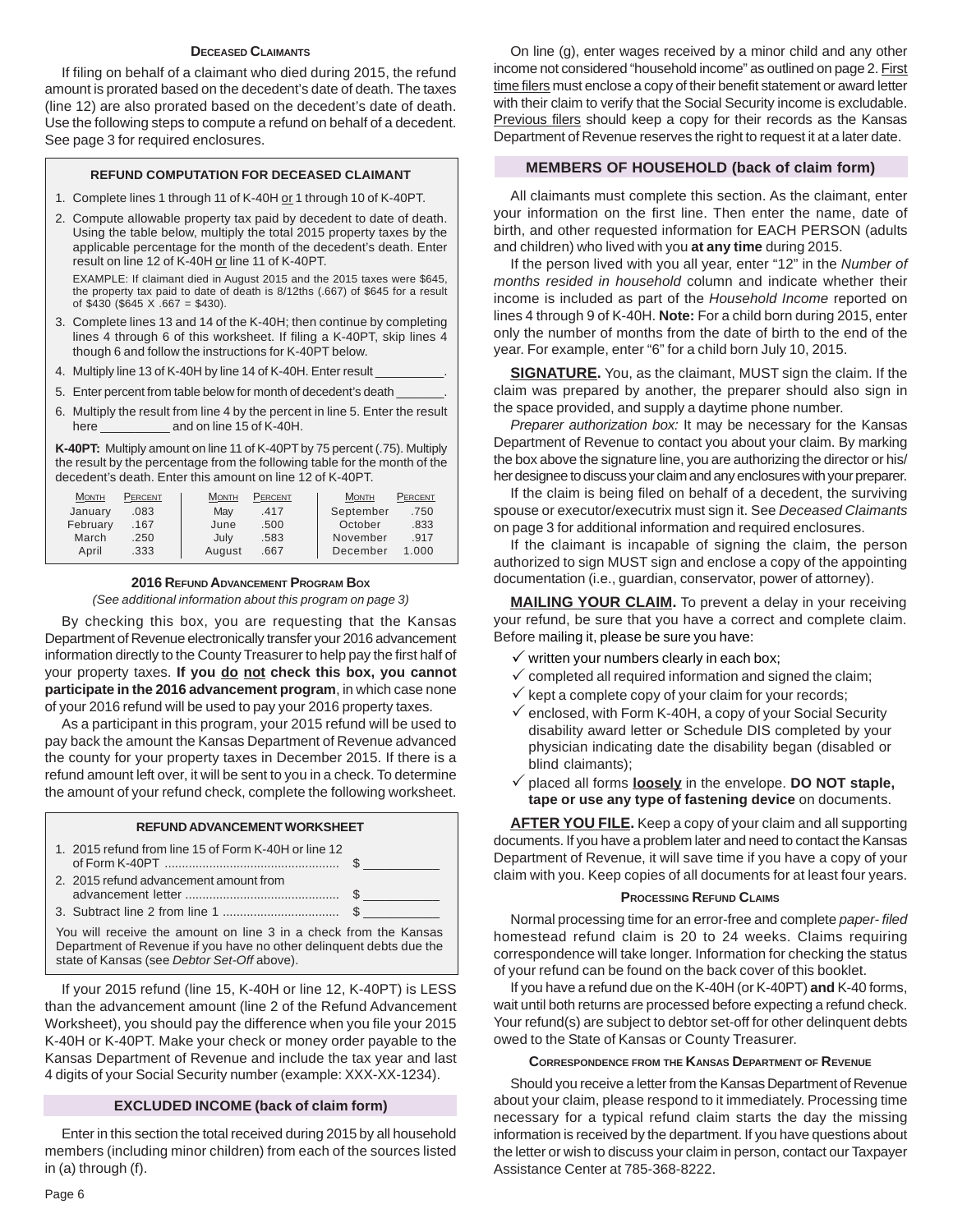

# **K-40H Example 2015**<br> **KANSAS HOMESTEAD CLAIM**

**Outeofie** 

**Signature**

## DO NOT STAPLE **FILE THIS CLAIM AFTER DECEMBER 31, 2015, BUT NO LATER THAN APRIL 15, 2016**

| Claimant's<br>Social Security<br>Number                                                                             |         |           | First four letters of<br>claimant's last name.<br>Use ALL CAPITAL letters. |                     | Claimant's<br>Telephone<br>Number |                                                             |  |
|---------------------------------------------------------------------------------------------------------------------|---------|-----------|----------------------------------------------------------------------------|---------------------|-----------------------------------|-------------------------------------------------------------|--|
| Your First Name                                                                                                     | Initial | Last Name |                                                                            |                     |                                   | Mark this box if claimant is<br>deceased (See instructions) |  |
| Mailing Address (Number and Street, including Rural Route)                                                          |         |           |                                                                            |                     |                                   | Date of Death<br><b>IMPORTANT:</b> Mark this box if         |  |
|                                                                                                                     |         |           |                                                                            |                     |                                   | name or address has changed                                 |  |
| City, Town, or Post Office                                                                                          |         |           | Zip Code<br>State                                                          | County Abbreviation |                                   |                                                             |  |
|                                                                                                                     |         |           |                                                                            |                     |                                   | Mark this box if this is an                                 |  |
| TO QUALIFY YOU MUST HAVE BEEN A <u>RESIDENT OF KANSAS</u> THE <u>ENTIRE YEAR</u> OF 2015 AND <u>OWN YOUR HOME</u> . |         |           |                                                                            |                     |                                   |                                                             |  |

| Answer ONLY the questions that apply to you:                                                                                                              | <b>MONTH</b> | <b>DAY</b> | <b>YEAR</b> |
|-----------------------------------------------------------------------------------------------------------------------------------------------------------|--------------|------------|-------------|
| 1. Age 55 or over for the entire year? Enter date of birth (must be prior to 1960)                                                                        |              |            |             |
| 2. Disabled or blind for the entire year? Enter the date<br><b>ENCLOSE Social Security Benefit</b><br><b>Verification Statement or Schedule DIS</b>       |              |            |             |
| 3. Dependent child who resided with you and was under 18 years of age for the entire year?<br>Enter date of birth (must be prior to 2015)<br>Child's name |              |            |             |
|                                                                                                                                                           |              |            |             |

Mark this box if you are filing as surviving spouse of a disabled veteran OR of an active duty service member who died in the line of duty (see instructions for this qualification and for **required enclosures**).

## **ENTER THE TOTAL RECEIVED IN 2015 FOR EACH TYPE OF INCOME. See instructions.**

|  | 4. 2015 Wages OR Kansas Adjusted Gross Income \$ _________________________ plus Federal Earned Income Credit<br>$\blacksquare$ . Enter the total $\ldots$<br>S |                 |
|--|----------------------------------------------------------------------------------------------------------------------------------------------------------------|-----------------|
|  | 5. All taxable income other than wages and pensions not included in Line 4. Do not subtract net operating losses and                                           | 0 <sup>0</sup>  |
|  | 6. Total Social Security and SSI benefits, including Medicare deductions, received in 2015 (do not include disability                                          | 00 <sup>1</sup> |
|  | 7. Railroad Retirement benefits and all other pensions, annuities, and veterans benefits (do not include disability                                            | 00 <sup>1</sup> |
|  |                                                                                                                                                                | 0 <sup>0</sup>  |
|  |                                                                                                                                                                | 00              |
|  | <b>TOTAL HOUSEHOLD INCOME</b> (Add lines 4 through 9. If line 10 is more than \$34,000, you do not qualify for a refund).                                      | በበ              |

| Mark this box if you wish to participate in the Refund Advancement Program (see instructions)                                                         |                 |
|-------------------------------------------------------------------------------------------------------------------------------------------------------|-----------------|
| Important: If you filed Form ELG with your county, your refund will be reduced by the ELG amount applied to the first half of your 2015 property tax. | 00 <sup>°</sup> |
| 14. Using your total household income on line 10 and the Refund Percentage Table, enter your refund percentage                                        | $\%$            |
|                                                                                                                                                       | 00 <sup>1</sup> |
| 12. 2015 general property taxes, excluding specials. (Tax on property valued at<br>Mark this box if you have<br>delinquent property tax.              | 00 <sup>°</sup> |
|                                                                                                                                                       | $\%$            |

| I authorize the Director of Taxation or the Director's designee to discuss my K-40H and enclosures with my preparer.              |
|-----------------------------------------------------------------------------------------------------------------------------------|
| I declare under the penalties of perjury that to the best of my knowledge and belief, this is a true, correct and complete claim. |
|                                                                                                                                   |

| <b>Claimant's signature</b>           | Date | Signature of preparer other than claimant                             | Preparer's phone number |
|---------------------------------------|------|-----------------------------------------------------------------------|-------------------------|
|                                       |      | <b>IMPORTANT:</b> Please allow 20 to 24 weeks to process your refund. |                         |
| <b>COMPLETE THE BACK OF THIS FORM</b> |      |                                                                       |                         |

 $\Box$ 

. . . . .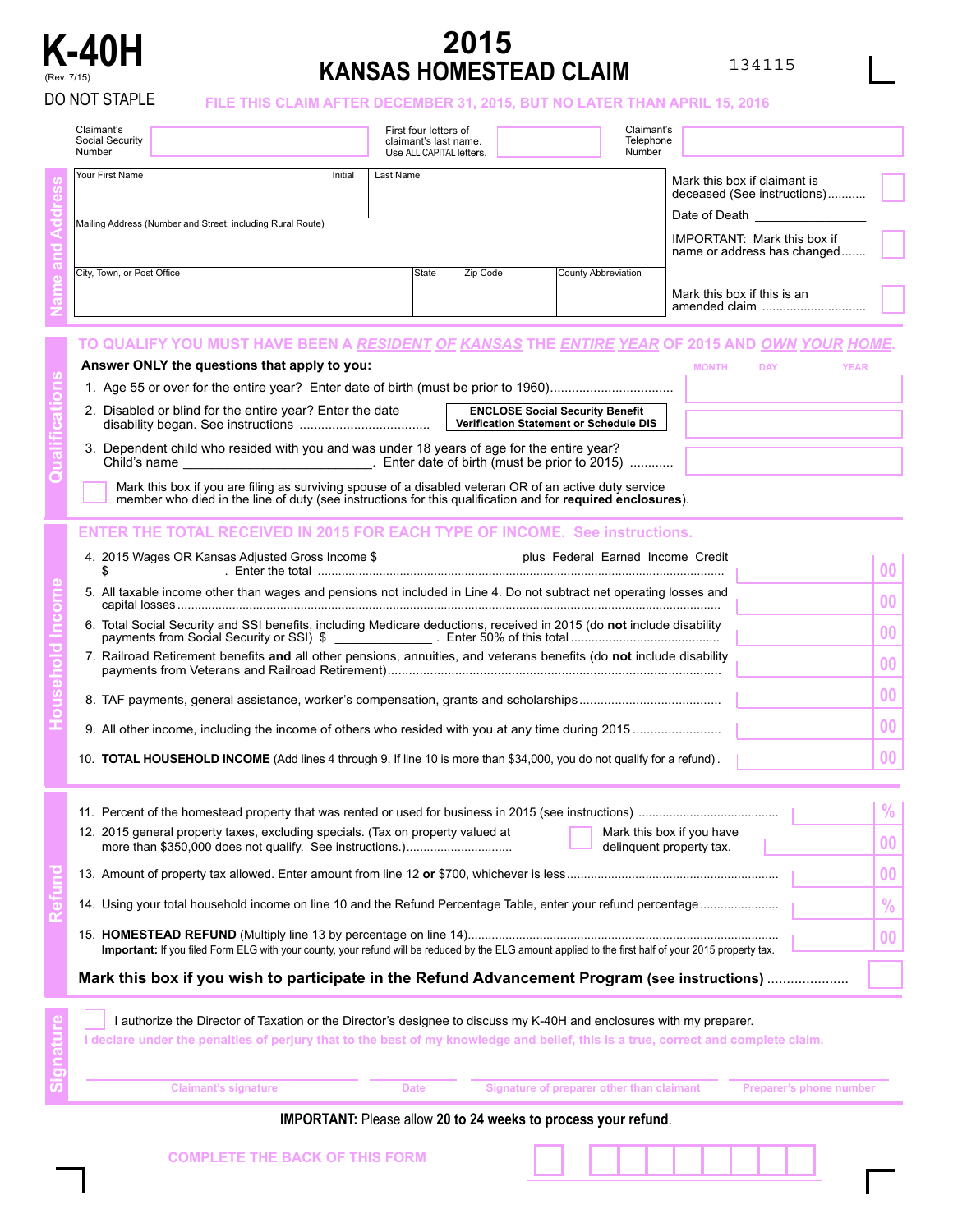| Providing this information should speed the processing of your claim. Income reported here should not be included on line 10 of this form. |    |                                                                                      |                |  |  |
|--------------------------------------------------------------------------------------------------------------------------------------------|----|--------------------------------------------------------------------------------------|----------------|--|--|
| Enter in the spaces provided the <b>annual amount of all other income</b> not included as household income on line 10:                     |    |                                                                                      |                |  |  |
| (a) Food Stamps\$                                                                                                                          | 00 | (b) Nongovernmental Gifts \$                                                         |                |  |  |
| (c) Child Support\$                                                                                                                        | 00 | (d) Settlements (lump sum) \$                                                        | 0 <sub>0</sub> |  |  |
| (e) Personal and Student Loans \$                                                                                                          | 00 | SSI, Social Security, Veterans or Railroad<br>Disability (enclose documentation)  \$ | $\bf{00}$      |  |  |
| (g) Other (See instructions) Source                                                                                                        |    | Amount \$                                                                            |                |  |  |

Complete the information below for ALL persons (including yourself) who resided in your household **at any time** during 2015. Indicate the number of months they lived with you and whether or not their income is included on lines 4 through 9 of Form K-40H.

| Name | Date of Birth | Relationship | Number<br>of months<br>resided in<br>household | Income<br>included on<br>lines 4-9,<br>Yes/No | Social Security Number |
|------|---------------|--------------|------------------------------------------------|-----------------------------------------------|------------------------|
|      |               |              |                                                |                                               |                        |
|      |               |              |                                                |                                               |                        |
|      |               |              |                                                |                                               |                        |
|      |               |              |                                                |                                               |                        |
|      |               |              |                                                |                                               |                        |
|      |               |              |                                                |                                               |                        |
|      |               |              |                                                |                                               |                        |
|      |               |              |                                                |                                               |                        |
|      |               |              |                                                |                                               |                        |
|      |               |              |                                                |                                               |                        |
|      |               |              |                                                |                                               |                        |
|      |               |              |                                                |                                               |                        |
|      |               |              |                                                |                                               |                        |
|      |               |              |                                                |                                               |                        |
|      |               |              |                                                |                                               |                        |
|      |               |              |                                                |                                               |                        |
|      |               |              |                                                |                                               |                        |
|      |               |              |                                                |                                               |                        |
|      |               |              |                                                |                                               |                        |
|      |               |              |                                                |                                               |                        |
|      |               |              |                                                |                                               |                        |

**MAIL TO: Homestead Claim, Kansas Department of Revenue, 915 SW Harrison Street, Topeka KS 66612-1588**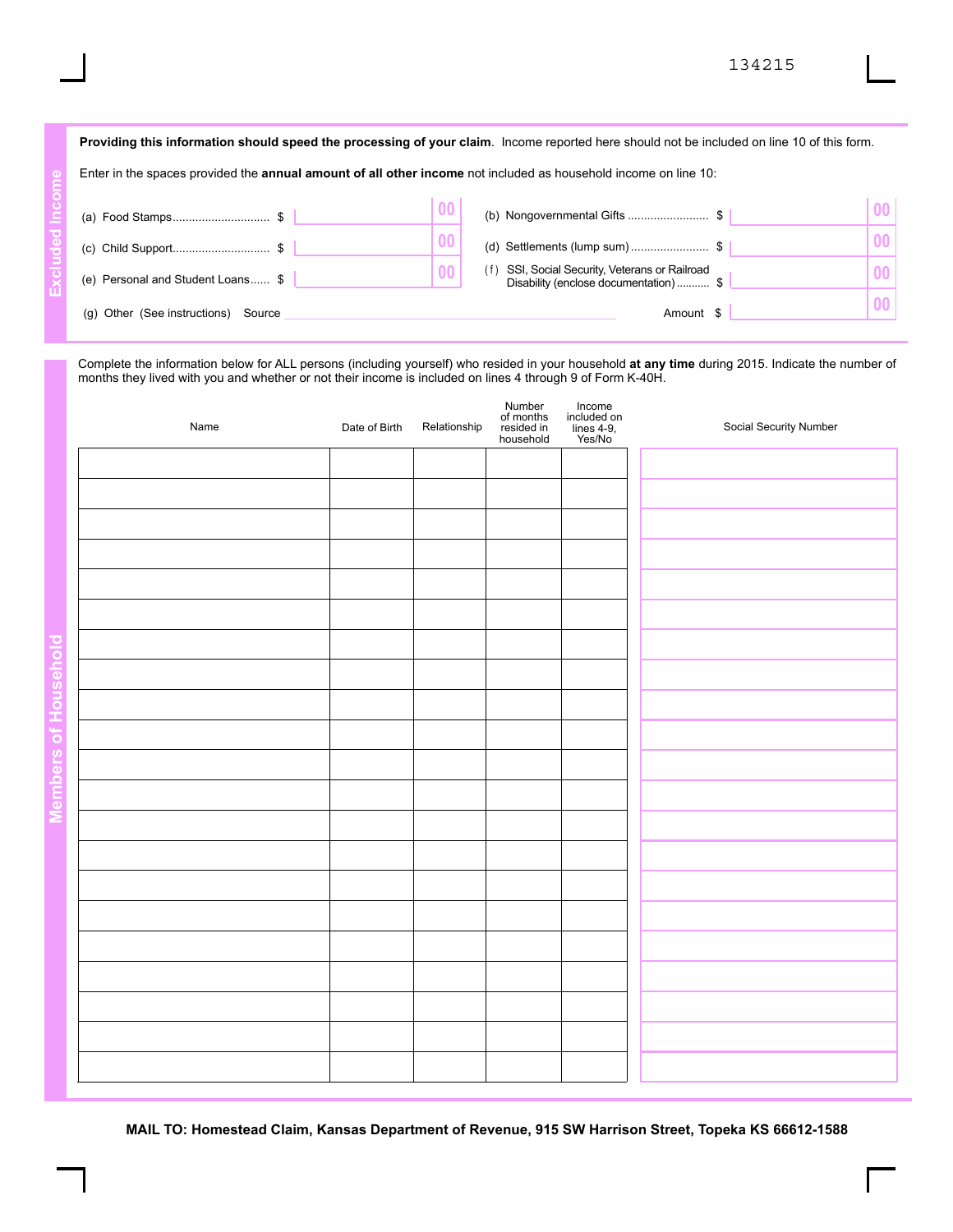

# **K-40PT <sup>2015</sup> KANSAS PROPERTY TAX RELIEF CLAIM**  DO NOT STAPLE **for Low Income Seniors**

## **FILE THIS CLAIM AFTER DECEMBER 31, 2015, BUT NO LATER THAN APRIL 15, 2016**

| Claimant's<br>Social Security<br>Number                                                                                                                                                                                                                                                                                                                                                                                                                                                                                                                                                                                                                                                      |         | First four letters of<br>claimant's last name.<br>Use ALL CAPITAL letters. |          |                     | Claimant's<br>Telephone<br>Number |                                                                                                   |                                    |                                                                                                                   |                                                                                                    |
|----------------------------------------------------------------------------------------------------------------------------------------------------------------------------------------------------------------------------------------------------------------------------------------------------------------------------------------------------------------------------------------------------------------------------------------------------------------------------------------------------------------------------------------------------------------------------------------------------------------------------------------------------------------------------------------------|---------|----------------------------------------------------------------------------|----------|---------------------|-----------------------------------|---------------------------------------------------------------------------------------------------|------------------------------------|-------------------------------------------------------------------------------------------------------------------|----------------------------------------------------------------------------------------------------|
| Your First Name<br>Mailing Address (Number and Street, including Rural Route)<br>City, Town, or Post Office                                                                                                                                                                                                                                                                                                                                                                                                                                                                                                                                                                                  | Initial | Last Name<br>State                                                         | Zip Code | County Abbreviation |                                   | Mark this box if claimant is<br><b>IMPORTANT: Mark this box if</b><br>Mark this box if this is an |                                    | deceased (See instructions)<br>Date of Death <b>Date of Death</b><br>name or address has changed<br>amended claim |                                                                                                    |
| To qualify for this property tax refund you must meet the household income<br>limitation and you must have been:<br>1. A resident of Kansas during the entire year of 2015;<br>2. A home owner during 2015; and,                                                                                                                                                                                                                                                                                                                                                                                                                                                                             |         |                                                                            |          |                     |                                   | <b>MONTH</b>                                                                                      | property tax refund.<br><b>DAY</b> | NOTE: If you filed a Form K-40H for<br>2015, you DO NOT qualify for this<br><b>YEAR</b>                           |                                                                                                    |
| <b>ENTER THE TOTAL RECEIVED IN 2015 FOR EACH TYPE OF INCOME. See instructions.</b><br>4. 2015 Wages OR Kansas Adjusted Gross Income \$ __________________ plus Federal Earned Income Credit<br>5. All taxable income other than wages and pensions not included in Line 4. Do not subtract net operating losses and<br>6. Total Social Security and SSI benefits, including Medicare deductions, received in 2015 (do not include disability<br>7. Railroad Retirement benefits and all other pensions, annuities, and veterans benefits (do not include disability<br>10. TOTAL HOUSEHOLD INCOME (Add lines 4 through 9. If line 10 is more than \$19,100, you do not qualify for a refund) |         |                                                                            |          |                     |                                   |                                                                                                   |                                    |                                                                                                                   | 0 <sub>0</sub><br>00<br>0 <sub>0</sub><br>0 <sub>0</sub><br>0 <sub>0</sub><br>0 <sub>0</sub><br>00 |
| 11. General property taxes paid timely in 2015, excluding specials. (Tax on property valued at more than \$350,000 does<br>Important: If you filed Form ELG with your county, your refund will be reduced by the ELG amount applied to the<br>first half of your 2015 property tax.                                                                                                                                                                                                                                                                                                                                                                                                          |         |                                                                            |          |                     |                                   |                                                                                                   |                                    |                                                                                                                   | 0 <sub>0</sub><br>00 <sup>°</sup>                                                                  |
| I authorize the Director of Taxation or the Director's designee to discuss my K-40PT and enclosures with my preparer.<br>I declare under the penalties of perjury that to the best of my knowledge and belief, this is a true, correct and complete claim.                                                                                                                                                                                                                                                                                                                                                                                                                                   |         |                                                                            |          |                     |                                   |                                                                                                   |                                    |                                                                                                                   |                                                                                                    |

**IMPORTANT:** Please allow 20 to 24 weeks to process your refund.

**Claimant's signature Transform Signature of preparer other than claimant Signature of preparer's phone number** 

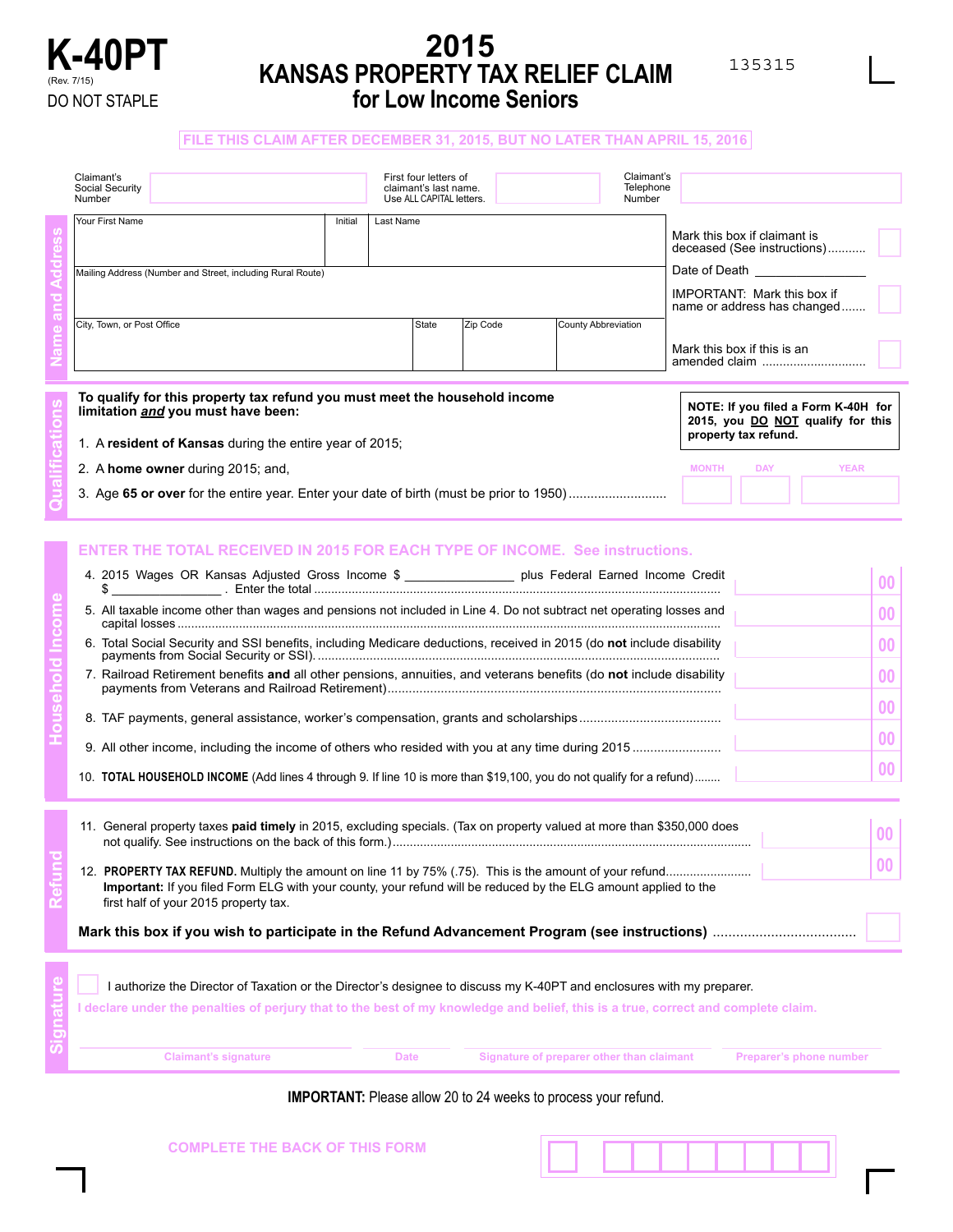135415

|                                                                                                                            | Providing this information should speed the processing of your claim. Income reported here should not be included on line 10 of this form. |                 |
|----------------------------------------------------------------------------------------------------------------------------|--------------------------------------------------------------------------------------------------------------------------------------------|-----------------|
| 13. Enter in the spaces provided the <b>annual amount of all other income</b> not included as household income on line 10: |                                                                                                                                            |                 |
|                                                                                                                            | (b) Nongovernmental Gifts \$                                                                                                               | 00 <sup>1</sup> |
|                                                                                                                            | (d) Settlements (lump sum)\$                                                                                                               |                 |
| (e) Personal and Student Loans \$                                                                                          | SSI, Social Security, Veterans or Railroad<br>Disability (enclose documentation)  \$                                                       |                 |
| Other (See instructions) Source                                                                                            | Amount                                                                                                                                     |                 |

## 14. List the names of **ALL persons who resided in your household at any time during 2015**. Specify the number of months they lived you and report their portion of income **that is included in total household income** on line 10 of this form.

| 13. Enter in the spaces provided the <b>annual amount of all other income</b> not included as household income on line 10:                                                                                                                            |                                |                                                        |                                        |                        |
|-------------------------------------------------------------------------------------------------------------------------------------------------------------------------------------------------------------------------------------------------------|--------------------------------|--------------------------------------------------------|----------------------------------------|------------------------|
|                                                                                                                                                                                                                                                       | $\overline{00}$                | (b) Nongovernmental Gifts \$                           |                                        | 0 <sub>0</sub>         |
|                                                                                                                                                                                                                                                       | 00                             |                                                        |                                        | 0 <sub>0</sub>         |
| (e) Personal and Student Loans \$                                                                                                                                                                                                                     | $\bf{00}$                      | (f) SSI, Social Security, Veterans or Railroad         | Disability (enclose documentation)  \$ | 0 <sub>0</sub>         |
| (g) Other (See instructions) Source                                                                                                                                                                                                                   |                                |                                                        | Amount \$                              | 0 <sub>0</sub>         |
| 14. List the names of <b>ALL</b> persons who resided in your household at any time during 2015. Specify the number of months they lived you and report<br>their portion of income that is included in total household income on line 10 of this form. | Number of                      |                                                        |                                        |                        |
| Name                                                                                                                                                                                                                                                  | months resided<br>in household | Their portion of income that is<br>included on line 10 |                                        | Social Security Number |
|                                                                                                                                                                                                                                                       | \$                             |                                                        | 00                                     |                        |
|                                                                                                                                                                                                                                                       | \$                             |                                                        | 0 <sub>0</sub>                         |                        |
|                                                                                                                                                                                                                                                       | \$                             |                                                        | $\bf{00}$                              |                        |
|                                                                                                                                                                                                                                                       | \$                             |                                                        | 00                                     |                        |
|                                                                                                                                                                                                                                                       | \$                             |                                                        | $\bf{00}$                              |                        |
|                                                                                                                                                                                                                                                       | \$                             |                                                        |                                        |                        |

## **FORM K-40PT LINE-BY-LINE INSTRUCTIONS**

## *If you filed a Form K-40H for 2015, you cannot claim this refund.*  **NAME AND ADDRESS**

Use the instructions for Form K-40H on page 4 to complete the personal information at the top of Form K-40PT.

## **QUALIFICATIONS**

**Lines 1 through 3**: You must have been **65 years of age or older** (born before January 1, 1950), a **resident** of Kansas **all of 2015** and a **home owner during 2015**. If you meet these qualifications, enter your date of birth on line 3.

## **HOUSEHOLD INCOME**

Enter on lines 4 through 10 the annual income amounts received by you and your spouse during 2015. Enter on line 9 the income of ALL other persons who lived with you at any time during 2015.

**Lines 4 and 5:** Use the instructions for lines 4 and 5 of Form K-40H that begin on page 4 to complete lines 4 and 5 of Form K-40PT.

**Line 6:** Enter the total Social Security and Supplemental Security Income (SSI) benefits received by you and your spouse. Include amounts deducted for Medicare, any Social Security death benefits, and any SSI payments not shown on the annual benefit statement. **Do not include Social Security or SSI "disability" payments.** (Note: Social Security disability or SSI payments become regular Social Security payments when a recipient reaches age 65. These Social Security disability payments, that were once Social Security disability or SSI payments, are NOT included in household income.) Enter the annual amount of any Social Security **disability** benefits and Social Security payments of a person who has reached age 65 who had previously been receiving Social Security disability payments, in the Excluded Income section on the back of Form K-40PT and enclose a benefit statement or award letter with your claim.

If you do not have your statement of Social Security benefits, use the method given for line 6 of Form K-40H to compute your total received in 2015. Instructions are on page 4.

 **Lines 7 through 9:** Use the instructions for lines 7 through 9 of Form K-40H on page 5 to complete these lines on Form K-40PT.

 **Line 10:** Add lines 4 through 9 and enter the result. If line 10 is more than \$19,100, you **do not qualify** for a refund.

## **REFUND**

Line 11: Enter the total 2015 general property tax you paid as shown on your real estate tax statement. Enter only **timely paid** tax amounts. For a list of items that you **cannot include** see the instructions for line 12 of Form K-40H on page 5.

If you are filing on behalf of a claimant who died during 2015, the property tax must be prorated based on the date of death. To determine the property tax amount to enter here, follow the instructions for deceased claimants on page 6.

**Line 12:** Multiply the amount on line 11 by 75 percent (.75). This is the amount of your property tax refund.

## **EXCLUDED INCOME**

Line 13: To speed the processing of your refund, list in items (a) through (g) all other income that you **did not include** on line 10. For more information on what to include here, see *Excluded Income* on page 5.

**Line 14:** List all persons who resided in your household at any time during 2015. Complete all requested information for each person. If more space is needed, enclose a separate sheet.

### **SIGNATURE**

You, as the claimant, **MUST sign the claim**. See the instructions for *Signature* on page 6.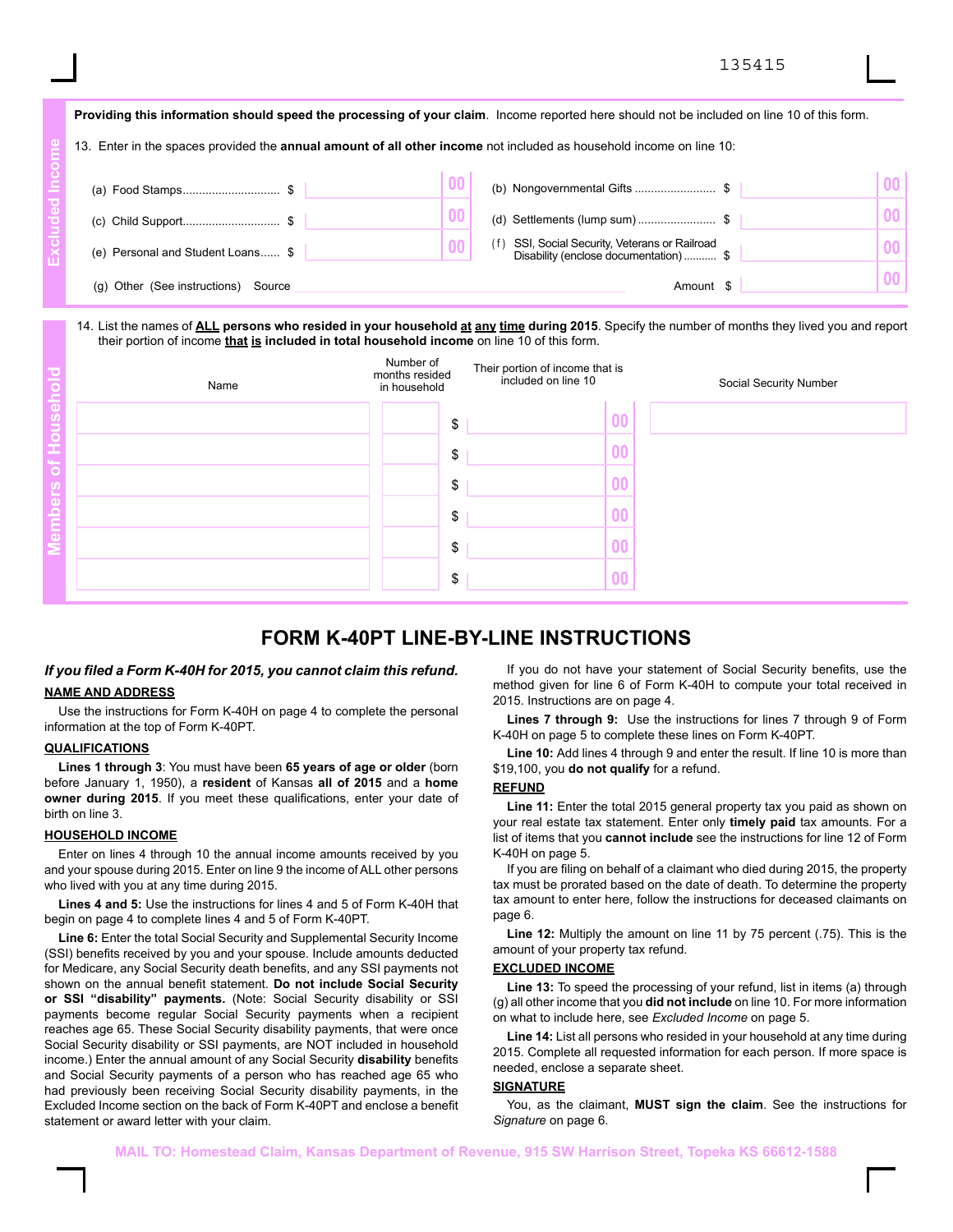**CERTIFICATE OF DISABILITY** 2015

If you are claiming homestead benefits because of disability, this form must be completed by a duly licensed physician and enclosed with your Homestead Claim, Form K-40H. Instead of this schedule, you may enclose a copy of your Social Security certification of disability letter that shows you are receiving benefits based upon a **total** and permanent disability which prevented you from being engaged in any substantial gainful activity during the entire calendar year of 2015 You may enclose a copy of your original Veterans Disability Statement or request a letter from your regional Veterans Administration that includes your disability date and percentage of permanent disability. Annual income derived from any substantial gainful activity during 2015 must not exceed the limits set by the Social Security Administration for 2015: \$13,080 if the impairment is other than blindness; \$21,840 if the individual is blind.

| NAME OF PERSON EXAMINED THE RESERVE AND RELEASED AND RELEASED AND RELEASED AND RELEASED AND RELEASED AND RELEASED AND RELEASED AND RELEASED AND RELEASED AND RELEASED AND RELEASED AND RELEASED AND RELEASED AND RELEASED AND                                                               |
|---------------------------------------------------------------------------------------------------------------------------------------------------------------------------------------------------------------------------------------------------------------------------------------------|
|                                                                                                                                                                                                                                                                                             |
|                                                                                                                                                                                                                                                                                             |
|                                                                                                                                                                                                                                                                                             |
| Zip Code<br>City<br>State                                                                                                                                                                                                                                                                   |
| 1. Does the individual qualify as having a disability preventing them from engaging in any substantial gainful activity by<br>reason of any medically determinable physical or mental impairment which can be expected to result in death and/or has<br>lasted for the entire year of 2015? |
| $\Box$ YES<br>$\square$ NO                                                                                                                                                                                                                                                                  |
|                                                                                                                                                                                                                                                                                             |
|                                                                                                                                                                                                                                                                                             |
|                                                                                                                                                                                                                                                                                             |
| <b>CERTIFICATION OF PHYSICIAN</b>                                                                                                                                                                                                                                                           |
|                                                                                                                                                                                                                                                                                             |
|                                                                                                                                                                                                                                                                                             |
| I declare under the penalties of perjury that to the best of my knowledge and belief, this is a true, correct and complete statement.                                                                                                                                                       |
| SIGNATURE OF PHYSICIAN NATIONAL CONTROL CONTROL CONTROL CONTROL CONTROL CONTROL CONTROL CONTROL CONTROL CONTROL CONTROL CONTROL CONTROL CONTROL CONTROL CONTROL CONTROL CONTROL CONTROL CONTROL CONTROL CONTROL CONTROL CONTRO                                                              |
| PHYSICIAN'S NAME                                                                                                                                                                                                                                                                            |
| Please type or print                                                                                                                                                                                                                                                                        |

BUSINESS ADDRESS \_\_\_\_\_\_\_\_\_\_\_\_\_\_\_\_\_\_\_\_\_\_\_\_\_\_\_\_\_\_\_\_\_\_\_\_\_\_\_\_\_\_\_\_\_\_\_\_\_\_\_\_\_\_\_\_\_\_\_\_\_\_\_\_\_\_\_\_\_\_\_\_\_\_\_\_\_\_\_\_ Street or RR \_\_\_\_\_\_\_\_\_\_\_\_\_\_\_\_\_\_\_\_\_\_\_\_\_\_\_\_\_\_\_\_\_\_\_\_\_\_\_\_\_\_\_\_\_\_\_\_\_\_\_\_\_\_ **City** \_\_\_\_\_\_\_\_\_\_\_\_\_\_\_\_\_\_\_\_\_\_\_\_\_\_\_\_\_\_\_\_\_\_\_\_\_\_\_\_\_\_\_\_ Zip Code PHONE \_\_\_\_\_\_\_\_\_\_\_\_\_\_\_\_\_\_\_\_\_\_\_\_\_\_\_\_\_\_\_\_\_\_\_\_\_\_ DATE \_\_\_\_\_\_\_\_\_\_\_\_\_\_\_\_\_\_\_\_\_\_\_\_\_\_\_\_\_\_\_\_\_\_\_ **State**